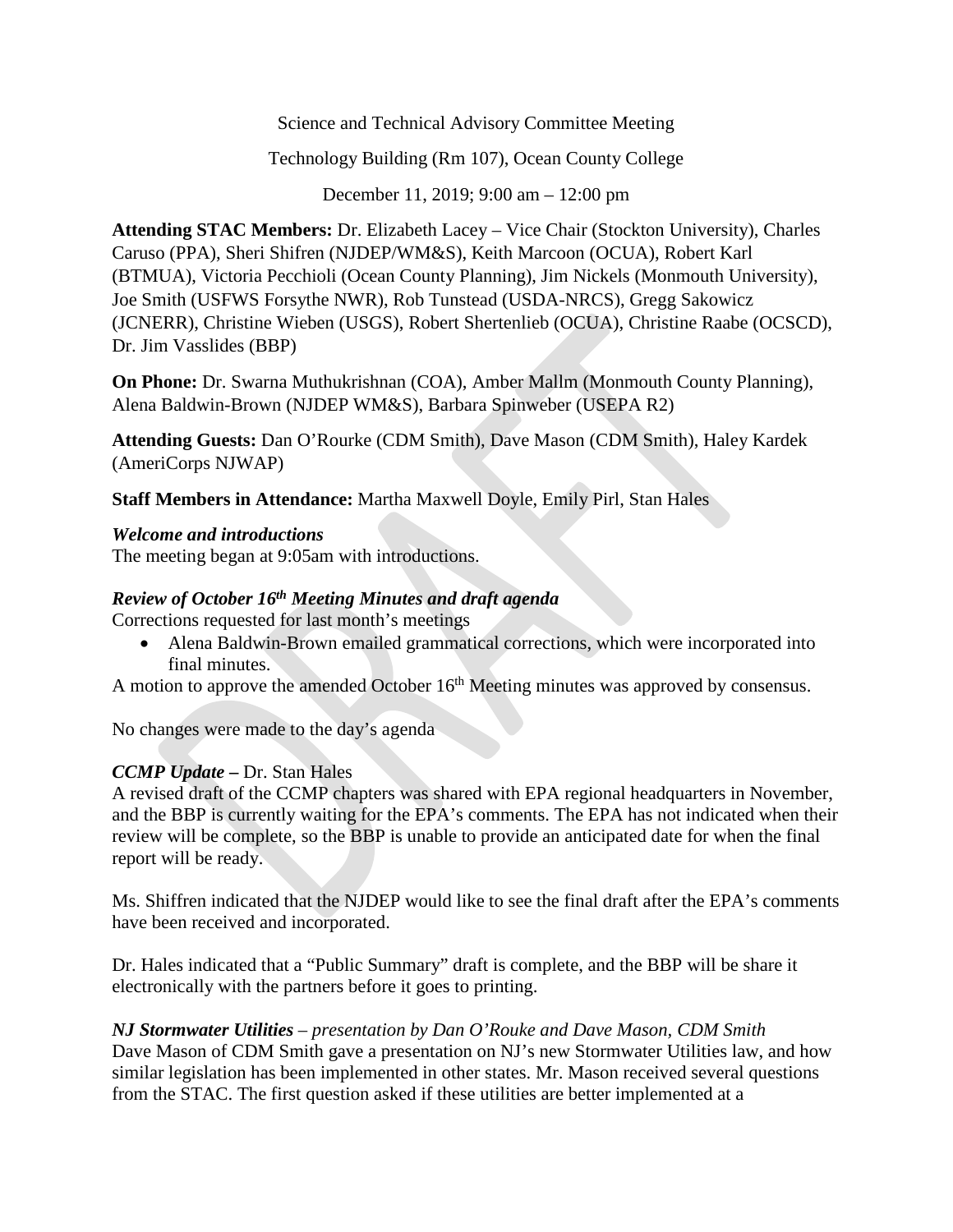watershed/county or local level. In Mr. Mason's experience many of the utilities operate at a local level due to logistical hurdles at broad scales, though from a water protection/restoration point of view the larger scale makes sense. One member asked when speaking about stormwater utilities in rapidly growing areas, what "services" are being sold as an incentive to approve a utility. Mr. Mason suggested that utility advocates focus on water quality improvements, as those resonate with the public. Lastly, a member inquired if public roads are commonly exempt from the user fee. Mr. Mason responded that yes, public roads usually are, but appurtenant facilities (public works yards, etc.) typically are not. Private roads, such as in fully gated community, are typically not exempt either.

**ACTION:** A .pdf of the presentation will be sent to STAC members following the meeting.

## *Working Groups' Updates*

#### *a. Shellfish – Jim Vasslides*

The Advisory Committee approved the Shellfish Working Group recommendations document, and we hope to present it to the Atlantic Coast Shellfish management Council at their January meeting. The SWG is in the process of scheduling a meeting for January to discuss potential collaborations and recently announced activities.

### *b. Pathogen – Sheri Shiffrin, NJDEP*

Ms. Shifrin was pleased to announce that there were fewer advisories issued this year related to pathogens at bathing beaches. One area that was a concern was the 24th Street beach area at Barnegat Light. Most of the issues there came following rainfall events, and appeared to be due to domestic animals (people walking dogs). LBI worked with Barnegat Light to help enforce existing ordinances, create additional signage, provide more trash receptacles, etc. By the end of the bathing season the issues were lessened. Lastly, the DEP Bureau of Marine Water Monitoring is in the process of finalizing the contract with Clean Ocean Action to do pollution tracking work in the Toms River watershed as part of the Barnegat Bay Restoration, Enhancement and Protection (REP) Strategy grant funding.

#### *c. Stormwater – Charles Caruso*

Charles met last Wednesday with NJDEP MS4 permitting program officials, including the case manager for Ocean County. Among the items that were discussed were the following:

The draft Stormwater Rules that the BBP commented on last February were adopted on December 3, 2019 and will be published in January 2020. Regarding the content of the new rules, it was reported that any substantial changes over the published draft rules would have required a new notice and comment period. Since there was no new notice and comment, it is very likely the new rules are unchanged from the draft rules that BBP commented on. DEP has stakeholder groups to recommend any future changes to the Stormwater Rules and the Stormwater Work Group should consider whether a representative to this stakeholder group should be appointed.

A TMDL for nutrients in Barnegat Bay would need specific language in it requiring "Additional Measures" in order for these items to be included in MS4 permits that would require municipalities to take these additional actions to meet water quality goals. Some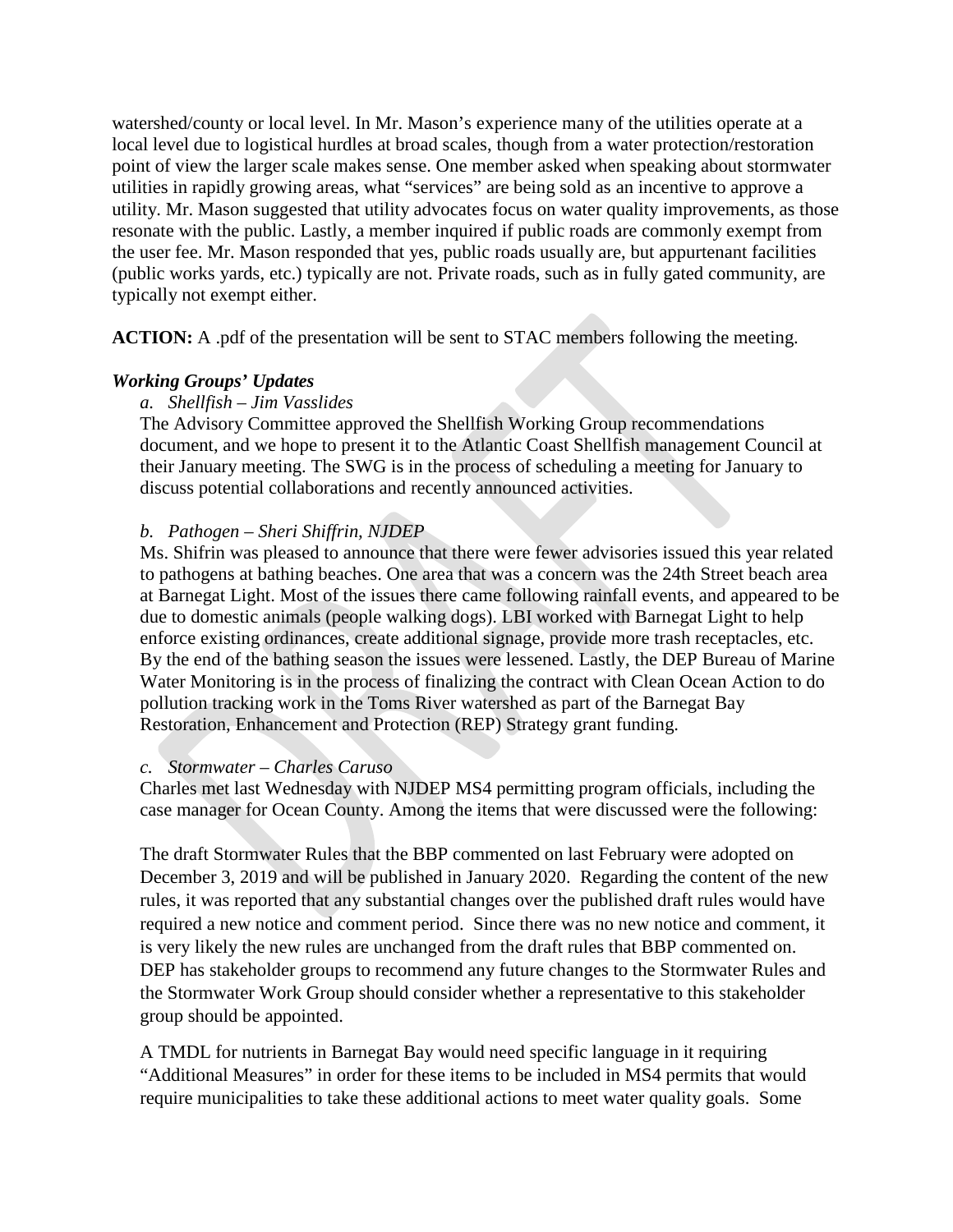"Additional Measures" already identified in the DEP REP Strategy document of October 2017 include (a) adopting revised stormwater ordinances for new development and redevelopment, (b) expanded stormwater infrastructure mapping, (c) establishing a schedule to retrofit basins to address water quality (d) expand illicit connection identification and elimination. The Stormwater Work Group should work with DEP to identify "Additional Measures" for inclusion in a TMDL.

Compliance with the Stormwater Rules by municipal MS4 permit holders is done by another group in the DEP. We will attempt to have a meeting with this group in Trenton to establish a relationship.

A list of municipal MS4 permit holders in Ocean and Monmouth Counties was shared which shows gaps in compliance for outfall pipe mapping, Stormwater Pollution Prevention Plans, Municipal Stormwater Management Plans, Stormwater Ordinances and Annual Reporting (attached). Only 4 municipalities in Ocean County have completed all requirements, but all 4 municipalities in Monmouth County in the Barnegat Bay watershed have completed all requirements.

The Stormwater Work Group and STAC leadership should consider whether we should arrange a presentation on the new Green Infrastructure requirements of the new Stormwater Rules by Gabriel Mahon of DEP who was involved in the drafting and implementation of these rules.

#### *Regulatory Updates*

Dr. Vasslides provided an update to the proposed changes to the US Army Corps of Engineers Statewide General Permits (SPGP) 17 and 19 and General Condition G6a for Nationwide Permits (NWP), which the STAC previously submitted comments on. The Corps and sister agencies had a meeting in December and have agreed that Statewide General Permit 19 will be reauthorized with no changes to the "polluting materials" language. A sub-group will be formed to review the science and come to some sort of consensus in the next 6 months. The proposed changes to SPGP-17 and NWP condition G6a will also be paused pending that sub-group findings. NOAA has asked if the BBP can contribute a subject matter expert to the sub-group.

Dr. Hales informed the STAC about the comment letter he submitted to the Nuclear Regulatory Commission (NRC) recommending a federally-authorized citizen advisory board.

**ACTION –** BBP Program Office to send out the letter to the STAC and Advisory Committee

Dr. Hales also let everyone know that he has been told by the USACE that they will release the Tentatively Preferred Alternative of the Back Bay Study within the next few days. It is his understanding that tide gates are included in the alternative.

## *Barnegat Bay Monitoring Plan revision*

Dr. Vasslides thanked those individuals who volunteered to be part of the Monitoring Plan working group, and indicated that the tentative plan is to send out an email early in 2020 asking for updates on monitoring programs/projects identified the previous plan. The working group will then meet to lay out a strategy for incorporating those updates into a new format.